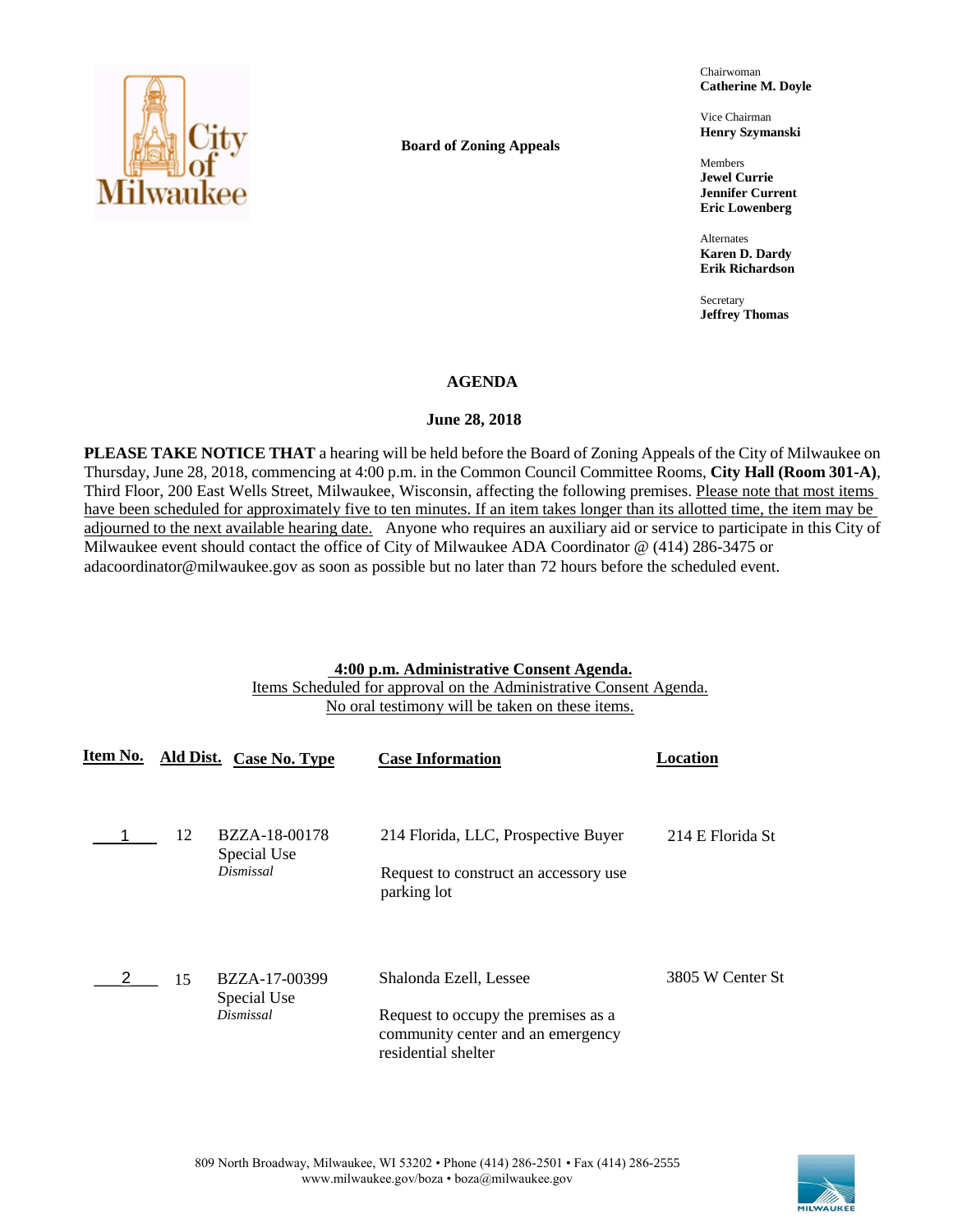| Board of Zoning Appeals, Hearing on Thursday, June 28, 2018 |    |                                                                           |                                                                                                                                                                                                                                                       |                     |  |
|-------------------------------------------------------------|----|---------------------------------------------------------------------------|-------------------------------------------------------------------------------------------------------------------------------------------------------------------------------------------------------------------------------------------------------|---------------------|--|
| <u>Item No. Ald Dist.</u>                                   |    | <b>Case No. Type</b>                                                      | <b>Case Information</b>                                                                                                                                                                                                                               | <b>Location</b>     |  |
|                                                             |    |                                                                           | 4:00 p.m. Administrative Consent Agenda (continued)<br>Items Scheduled for approval on the Administrative Consent Agenda.<br>No oral testimony will be taken on these items.                                                                          |                     |  |
| 3                                                           | 15 | BZZA-17-00427<br>Special Use,<br><b>Dimensional Variance</b><br>Dismissal | Johnathan Maranor, Lessee<br>Request to occupy a portion of the<br>premises as a ground transportation<br>service, light motor vehicle repair, and a<br>light motor vehicle outdoor storage that<br>does not meet the minimum required<br>landscaping | 2322 W North Av     |  |
| 4                                                           | 15 | BZZA-17-00425<br>Special Use,<br><b>Dimensional Variance</b><br>Dismissal | Steven Love, Lessee<br>Request to occupy a portion of the<br>premises as a light motor vehicle sales<br>facility without the minimum required<br>landscaping                                                                                          | 2322 W North Av     |  |
| 5                                                           | 6  | BZZA-17-00169<br>Special Use<br>Dismissal                                 | Family of Brothers LLC, Property<br>Owner<br>Request to occupy a portion of the<br>premises as a tavern                                                                                                                                               | 3001 N Richards St  |  |
| 6                                                           | 9  | BZZA-17-00426<br>Use Variance<br>Dismissal                                | Michael Terrell, Lessee<br>Request to occupy the premises as a<br>motor vehicle repair facility and body<br>shop                                                                                                                                      | 4927 W Good Hope Rd |  |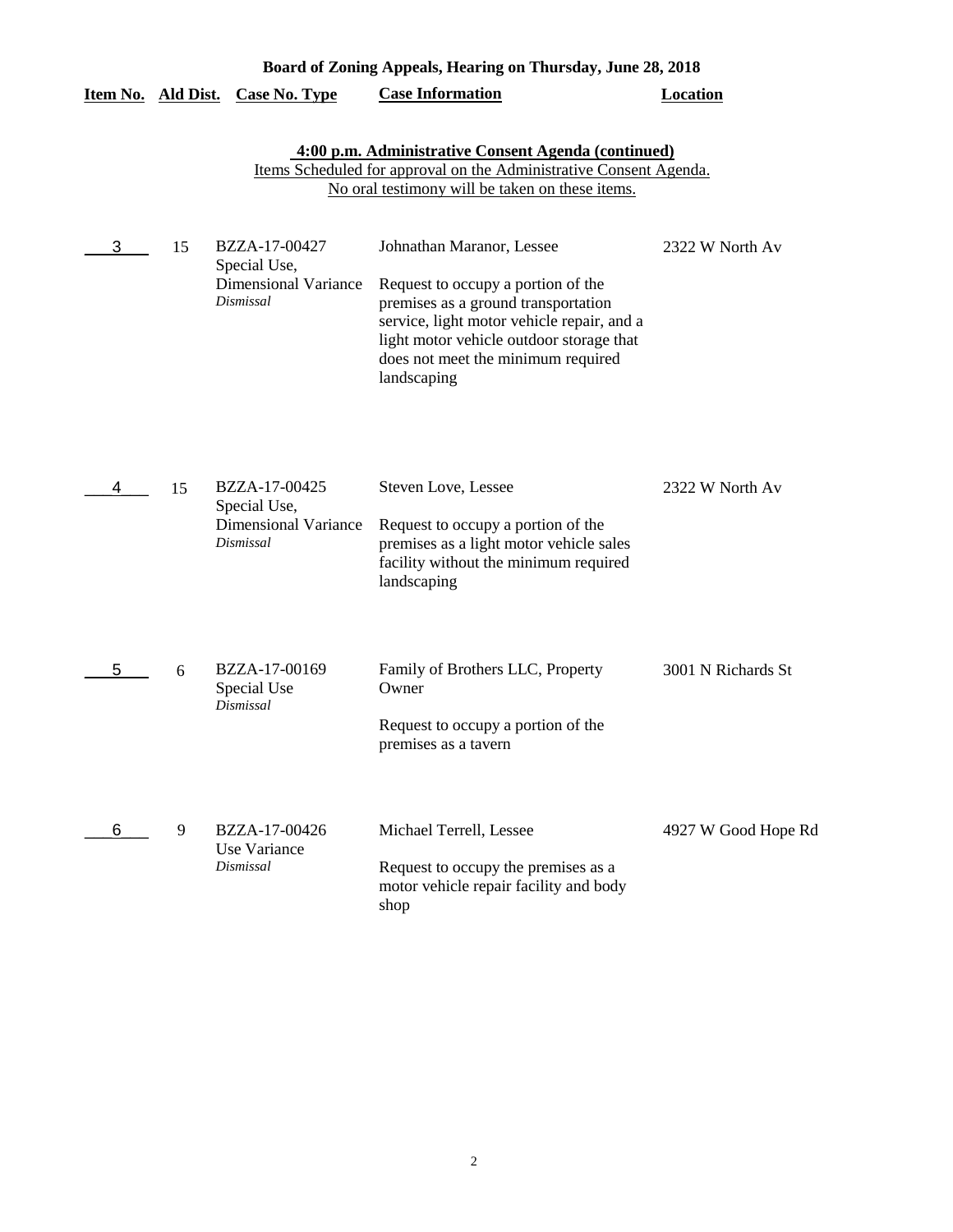|                                                                                                                                                                                                                                                                                                                                                                                                                                                               |    | <u>Item No. Ald Dist. Case No. Type</u>       | <b>Case Information</b>                                                                                                                                                                  | <b>Location</b>             |  |
|---------------------------------------------------------------------------------------------------------------------------------------------------------------------------------------------------------------------------------------------------------------------------------------------------------------------------------------------------------------------------------------------------------------------------------------------------------------|----|-----------------------------------------------|------------------------------------------------------------------------------------------------------------------------------------------------------------------------------------------|-----------------------------|--|
| 4:00 p.m. Consent Agenda.<br>Items Scheduled for approval on the Consent Agenda.<br>No oral testimony will be taken on these items.<br>If there are any objections to these approvals, please make them known to the Board office in writing at least 24 hours prior to the time of the hearing.<br>If written objections to these approvals are received, the item will not be approved and will be held for a public hearing to allow additional testimony. |    |                                               |                                                                                                                                                                                          |                             |  |
| 7                                                                                                                                                                                                                                                                                                                                                                                                                                                             | 10 | BZZA-18-00209<br>Special Use                  | Lisbon Express, Inc. dba Wisco 71,<br>Lessee<br>Request to continue occupying the<br>premises as a motor vehicle filling<br>station and car wash (this is a new<br>operator)             | 7110 W Lisbon Av            |  |
| 8                                                                                                                                                                                                                                                                                                                                                                                                                                                             | 12 | BZZA-18-00167<br>Use Variance                 | J & J Auto Repair & Sales,<br><b>Property Owner</b><br>Request to continue occupying the<br>premises as a light motor vehicle sales                                                      | 1122 W Becher St            |  |
| 9                                                                                                                                                                                                                                                                                                                                                                                                                                                             | 12 | BZZA-18-00201<br>Special Use                  | and repair facility<br>3Amigos Airsoft Inc. DBA The Airsoft<br>Arena, Lessee<br>Request to continue occupying a portion<br>of the premises as an indoor recreation<br>facility           | 1020 W Historic Mitchell St |  |
| 10                                                                                                                                                                                                                                                                                                                                                                                                                                                            | 12 | BZZA-18-00208<br>Use Variance                 | Letisia Gutierrez, Lessee<br>Request to occupy a portion of the<br>premises as a second-hand store (used<br>appliances)                                                                  | 1438 W Hayes Av             |  |
| 11                                                                                                                                                                                                                                                                                                                                                                                                                                                            | 12 | BZZA-18-00223<br>Special Use,<br>Use Variance | Two Birds, LLC, Lessee<br>Request to occupy a portion of the<br>premises as an assembly hall and<br>continue occupying a portion of the<br>premises as a tavern with an outdoor<br>patio | 906 S Barclay St            |  |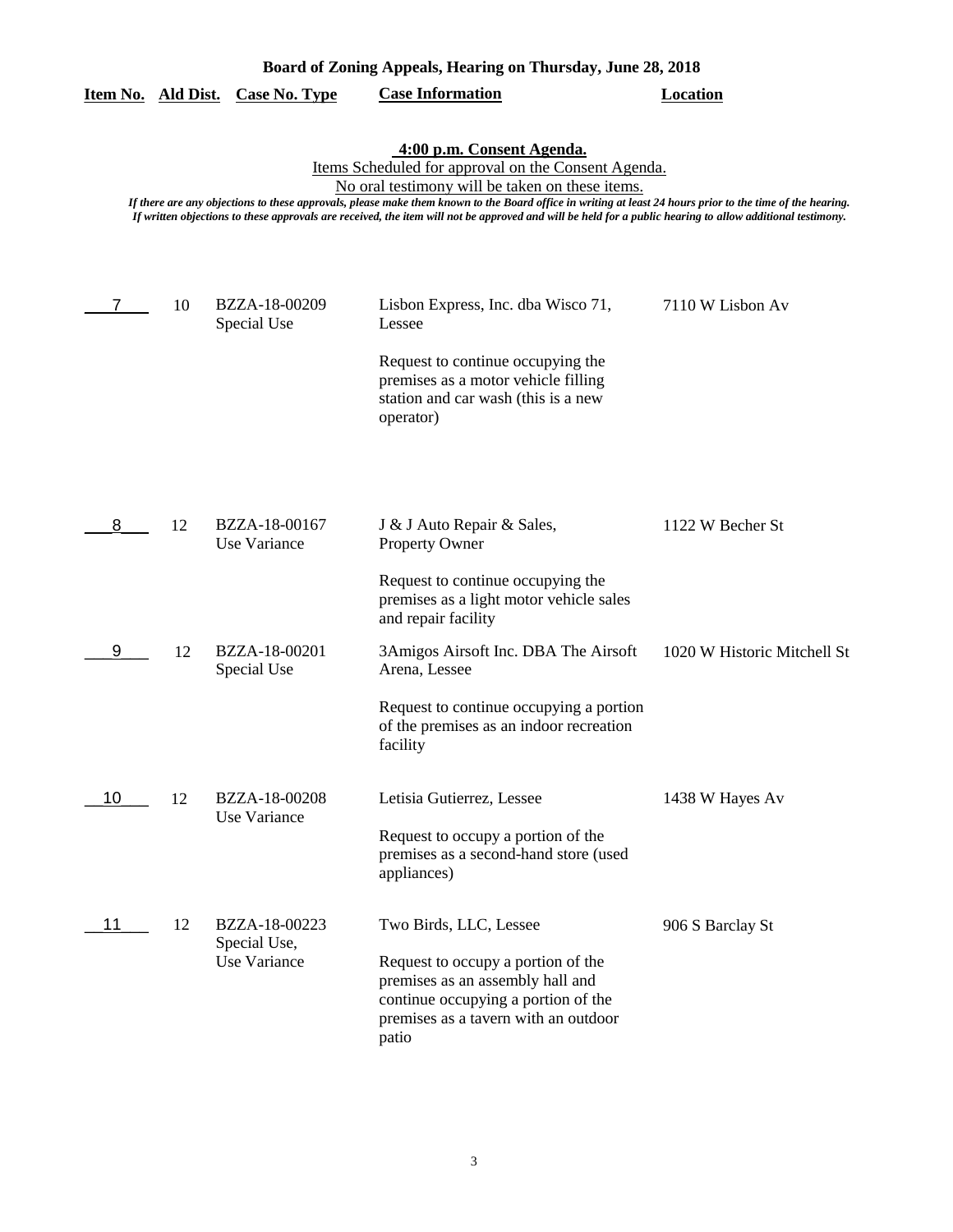| Board of Zoning Appeals, Hearing on Thursday, June 28, 2018 |  |  |  |
|-------------------------------------------------------------|--|--|--|
|                                                             |  |  |  |

|  |  | Item No. Ald Dist. Case No. Type | <b>Case Information</b> | <b>Location</b> |
|--|--|----------------------------------|-------------------------|-----------------|
|--|--|----------------------------------|-------------------------|-----------------|

# **4:00 p.m. Consent Agenda (continued)**

Items Scheduled for approval on the Consent Agenda.

No oral testimony will be taken on these items.

*If there are any objections to these approvals, please make them known to the Board office in writing at least 24 hours prior to the time of the hearing. If written objections to these approvals are received, the item will not be approved and will be held for a public hearing to allow additional testimony.*

| 12 | 12 | BZZA-18-00195<br>Special Use                 | Milwaukee Airwaves, Inc., Lessee<br>Request to occupy a portion of the<br>premises as a general office                                                                                                                                                                                  | 906 S Barclay St     |
|----|----|----------------------------------------------|-----------------------------------------------------------------------------------------------------------------------------------------------------------------------------------------------------------------------------------------------------------------------------------------|----------------------|
| 13 | 12 | BZZA-18-00176<br><b>Dimensional Variance</b> | McDonald's Corporation,<br>Property Owner                                                                                                                                                                                                                                               | 1575 W Washington St |
|    |    |                                              | Request to renovate the Board-approved<br>fast-food/carry-out restaurant and<br>drive-through facility without the<br>minimum required glazing on the<br>primary street frontage                                                                                                        |                      |
| 14 | 12 | BZZA-18-00222                                | New Land Enterprises, LLC, Other                                                                                                                                                                                                                                                        | 1001 S 2Nd St        |
|    |    | <b>Dimensional Variance</b>                  | Request to construct a multi-family<br>dwelling that exceeds the maximum<br>allowed number of dwelling units,<br>exceeds the maximum allowed height,<br>does not meet the minimum required<br>glazing, and does not meet the minimum<br>required setback for an overhead garage<br>door |                      |
| 15 | 13 | BZZA-18-00202<br>Special Use                 | Iglesia Pentecostal Un Nuevo Comienzo<br>Restaurados por la Uncion, Lessee                                                                                                                                                                                                              | 3302 S 27Th St       |
|    |    |                                              | Request to occupy a portion of the<br>premises as a religious assembly hall                                                                                                                                                                                                             |                      |
| 16 | 15 | BZZA-18-00196<br>Special Use                 | Lutheran Church of the Reformation,<br>Lessee                                                                                                                                                                                                                                           | 3806 W Lisbon Av     |
|    |    |                                              | Request to occupy a portion of the<br>premises as a second-hand store                                                                                                                                                                                                                   |                      |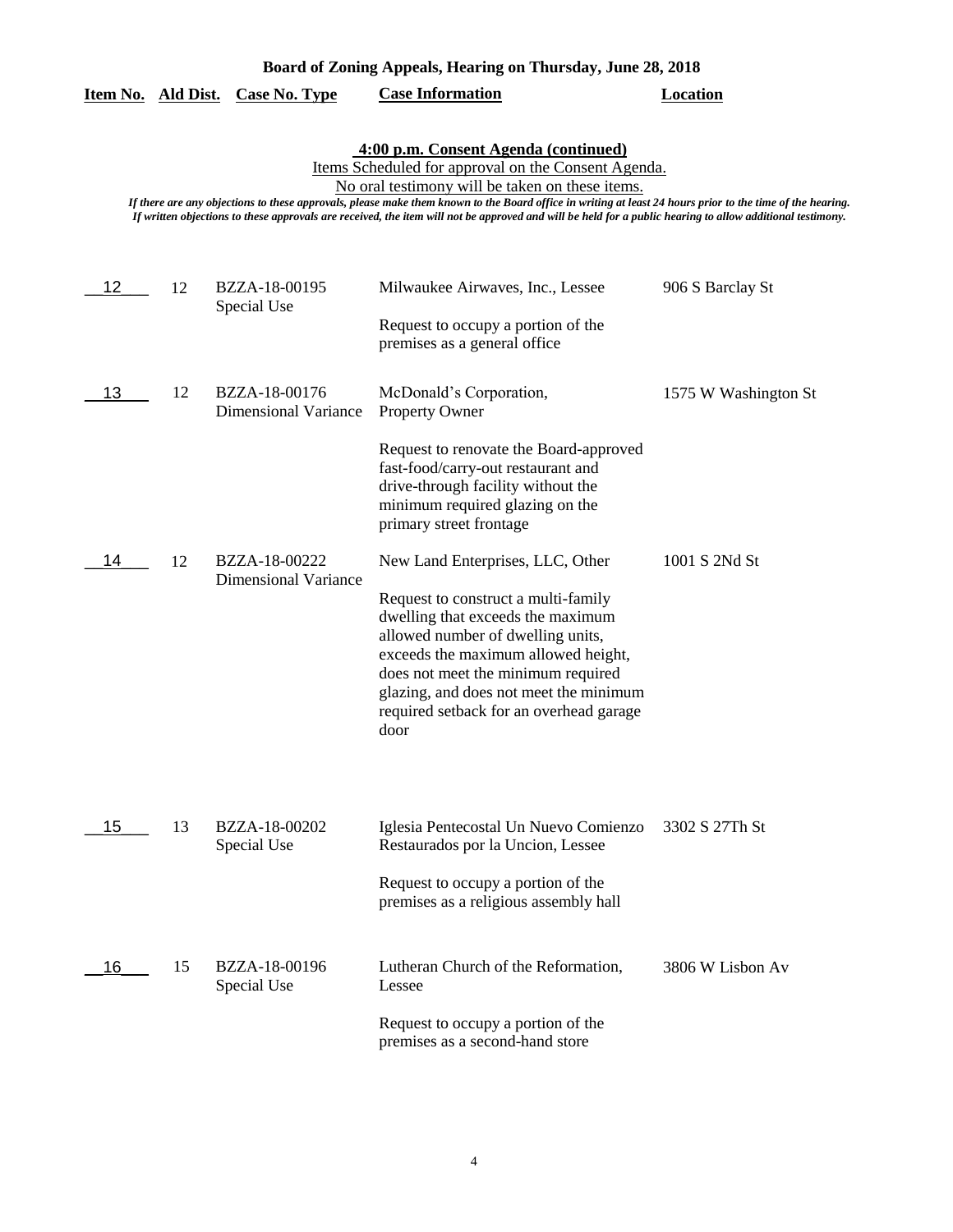| Board of Zoning Appeals, Hearing on Thursday, June 28, 2018                                                                                                                                                                                                                                                                                                                                                                                                              |    |                                                              |                                                                                                                                                                                                                                                                                |                   |  |  |
|--------------------------------------------------------------------------------------------------------------------------------------------------------------------------------------------------------------------------------------------------------------------------------------------------------------------------------------------------------------------------------------------------------------------------------------------------------------------------|----|--------------------------------------------------------------|--------------------------------------------------------------------------------------------------------------------------------------------------------------------------------------------------------------------------------------------------------------------------------|-------------------|--|--|
| <u>Item No. Ald Dist.</u>                                                                                                                                                                                                                                                                                                                                                                                                                                                |    | <b>Case No. Type</b>                                         | <b>Case Information</b>                                                                                                                                                                                                                                                        | <b>Location</b>   |  |  |
| 4:00 p.m. Consent Agenda (continued)<br>Items Scheduled for approval on the Consent Agenda.<br>No oral testimony will be taken on these items.<br>If there are any objections to these approvals, please make them known to the Board office in writing at least 24 hours prior to the time of the hearing.<br>If written objections to these approvals are received, the item will not be approved and will be held for a public hearing to allow additional testimony. |    |                                                              |                                                                                                                                                                                                                                                                                |                   |  |  |
| 17                                                                                                                                                                                                                                                                                                                                                                                                                                                                       | 15 | BZZA-18-00203<br>Special Use                                 | Safe Haven Child Development Center,<br>Lessee<br>Request to occupy a portion of the<br>premises as a day care center for 30<br>children per shift infant to 12 years of<br>age, operating Monday - Friday 6:00<br>a.m. to midnight                                            | 1115 N 35Th St    |  |  |
| 18                                                                                                                                                                                                                                                                                                                                                                                                                                                                       | 1  | BZZA-18-00204<br>Special Use,<br><b>Dimensional Variance</b> | Little Community Church of God In<br>Christ, Property Owner<br>Request to construct an addition to the<br>existing Board-approved religious<br>assembly hall that does not meet the<br>minimum required glazing, landscaping,<br>and number of motor vehicle parking<br>spaces | 2025 W Hampton Av |  |  |
| 19                                                                                                                                                                                                                                                                                                                                                                                                                                                                       | 1  | BZZA-18-00179<br>Use Variance                                | Heartlove Place, Inc., Lessee<br>Request to occupy a portion of the<br>premises as a catering service                                                                                                                                                                          | 6100 N 42Nd St    |  |  |
| 20                                                                                                                                                                                                                                                                                                                                                                                                                                                                       | -1 | BZZA-18-00184<br>Use Variance                                | City of Praise, Property Owner<br>Request to continue occupying the<br>premises as a religious assembly hall                                                                                                                                                                   | 5112 N 37Th St    |  |  |
| 21                                                                                                                                                                                                                                                                                                                                                                                                                                                                       | 2  | BZZA-18-00193<br>Special Use                                 | Cream City Boxing, Inc., Lessee<br>Request to occupy a portion of the<br>premises as a personal instruction school<br>(boxing)                                                                                                                                                 | 7826 W Florist Av |  |  |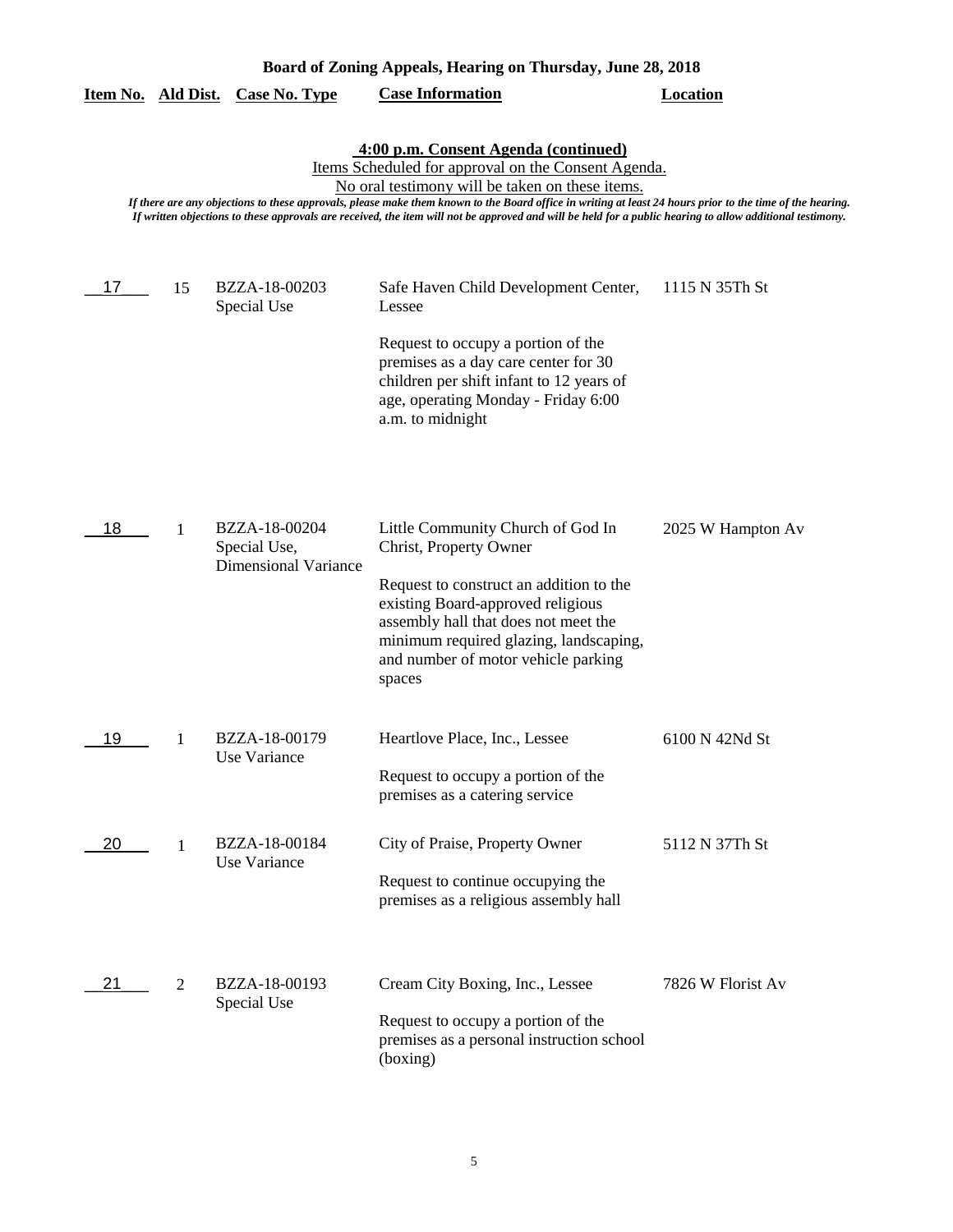| Board of Zoning Appeals, Hearing on Thursday, June 28, 2018 |  |  |  |
|-------------------------------------------------------------|--|--|--|
|                                                             |  |  |  |

|  | Item No. Ald Dist. Case No. Type | <b>Case Information</b> | Location |
|--|----------------------------------|-------------------------|----------|
|  |                                  |                         |          |

# **4:00 p.m. Consent Agenda (continued)**

Items Scheduled for approval on the Consent Agenda.

No oral testimony will be taken on these items.

*If there are any objections to these approvals, please make them known to the Board office in writing at least 24 hours prior to the time of the hearing. If written objections to these approvals are received, the item will not be approved and will be held for a public hearing to allow additional testimony.*

| 22 | $\overline{4}$ | BZZA-18-00138<br><b>Dimensional Variance</b> | SP Plus Corporation, Lessee<br>Request to allow an installation of 5<br>freestanding signs that exceed the<br>maximum allowed displayed area                      | 822 N Old World Third St |
|----|----------------|----------------------------------------------|-------------------------------------------------------------------------------------------------------------------------------------------------------------------|--------------------------|
| 23 | 8              | BZZA-18-00127<br>Special Use                 | 1922 West St Paul, LLC,<br><b>Property Owner</b>                                                                                                                  | 1922 W St Paul Av        |
|    |                |                                              | Request to occupy the premises as a<br>principal use parking lot                                                                                                  |                          |
| 24 | 4              | BZZA-18-00174<br>Special Use                 | A & A Transmissions, Inc., Property<br>Owner                                                                                                                      | 3434 W St Paul Av        |
|    |                |                                              | Request to continue occupying the<br>premises as a light motor vehicle repair<br>facility                                                                         |                          |
| 25 | $\overline{4}$ | BZZA-18-00189<br>Special Use                 | Global Outreach Ministries and Training<br>Center, Property Owner                                                                                                 | 2605 W Vliet St          |
|    |                |                                              | Request to continue occupying the<br>premises as a religious assembly hall                                                                                        |                          |
| 26 | $\overline{4}$ | BZZA-18-00161<br><b>Dimensional Variance</b> | Milwaukee School of Engineering,<br><b>Property Owner</b>                                                                                                         | 1025 N Milwaukee St      |
|    |                |                                              | Request to construct a college building<br>(permitted) and an accessory parking<br>structure (permitted) that does not meet<br>the minimum required front setback |                          |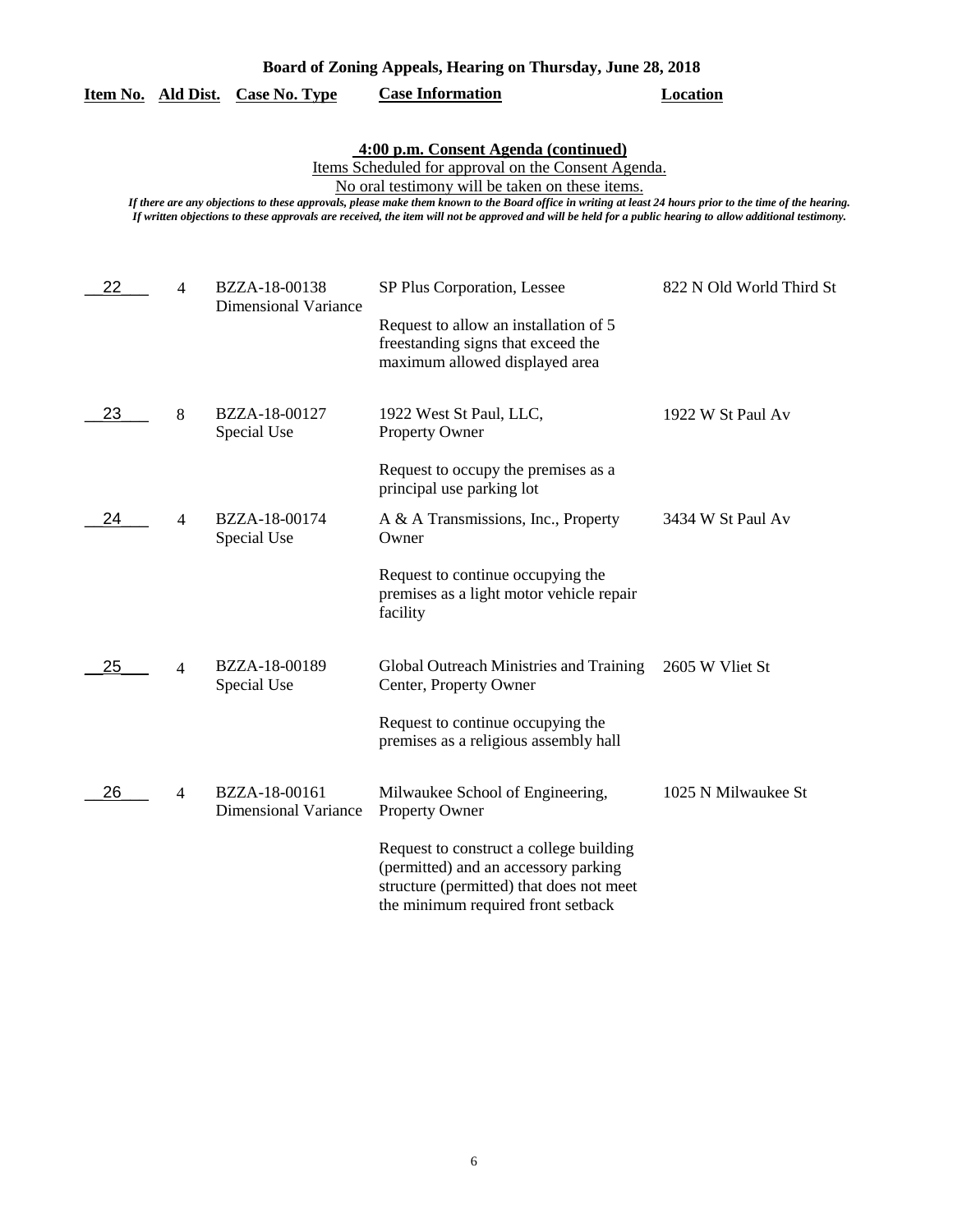|    |   | <u>Item No. Ald Dist. Case No. Type</u> | <b>Case Information</b>                                                                                                                                                                                                                                                                                                                                                                                                                                                  | <b>Location</b>         |
|----|---|-----------------------------------------|--------------------------------------------------------------------------------------------------------------------------------------------------------------------------------------------------------------------------------------------------------------------------------------------------------------------------------------------------------------------------------------------------------------------------------------------------------------------------|-------------------------|
|    |   |                                         | 4:00 p.m. Consent Agenda (continued)<br>Items Scheduled for approval on the Consent Agenda.<br>No oral testimony will be taken on these items.<br>If there are any objections to these approvals, please make them known to the Board office in writing at least 24 hours prior to the time of the hearing.<br>If written objections to these approvals are received, the item will not be approved and will be held for a public hearing to allow additional testimony. |                         |
| 27 | 5 | BZZA-18-00183<br>Special Use            | Freedom Learning Daycare, LLC,<br>Lessee<br>Request to continue occupying a portion<br>of the premises as a day care center for<br>48 children per first shift and 20 children<br>per second shift infant to 13 years of age,<br>operating Monday - Friday 6:00<br>a.m. - 11:30 p.m.                                                                                                                                                                                     | 4701 N 76Th St 100, 200 |
| 28 | 5 | BZZA-18-00190<br>Special Use            | Small Steps Big Dreams LLC dba Small<br>Steps Big Dreams 2, Lessee<br>Request to increase the hours and days of<br>operation from Monday - Friday 6:00<br>a.m. to 6:00 p.m. to Monday - Saturday<br>$6:00$ a.m. to $11:00$ p.m., and continue<br>occupying the premises as a day care<br>center for 37 children per shift infant to<br>13 years of age                                                                                                                   | 10230 W Fond Du Lac Av  |
| 29 | 5 | BZZA-18-00191<br>Special Use            | Chimney Doctors, LLC, Property Owner<br>Request to continue occupying the<br>premises as a contractor's shop                                                                                                                                                                                                                                                                                                                                                             | 5349 N Lovers Lane Rd   |
| 30 | 6 | BZZA-18-00164<br>Special Use            | New Horizon Day Care Center, LLC,<br>Lessee<br>Request to increase the number of<br>children per shift from 74 to 90, increase<br>the days and hours of operation from<br>Monday - Friday 6:00 a.m. - 7:00 p.m. to<br>Monday - Friday 6:00 a.m. - 11:30 p.m.<br>and Saturday 8:00 a.m. - 4:30 p.m., and<br>continue occupying a portion of the<br>premises as a day care center for children<br>infant to 12 years of age                                                | 4200 N Holton St 105    |

7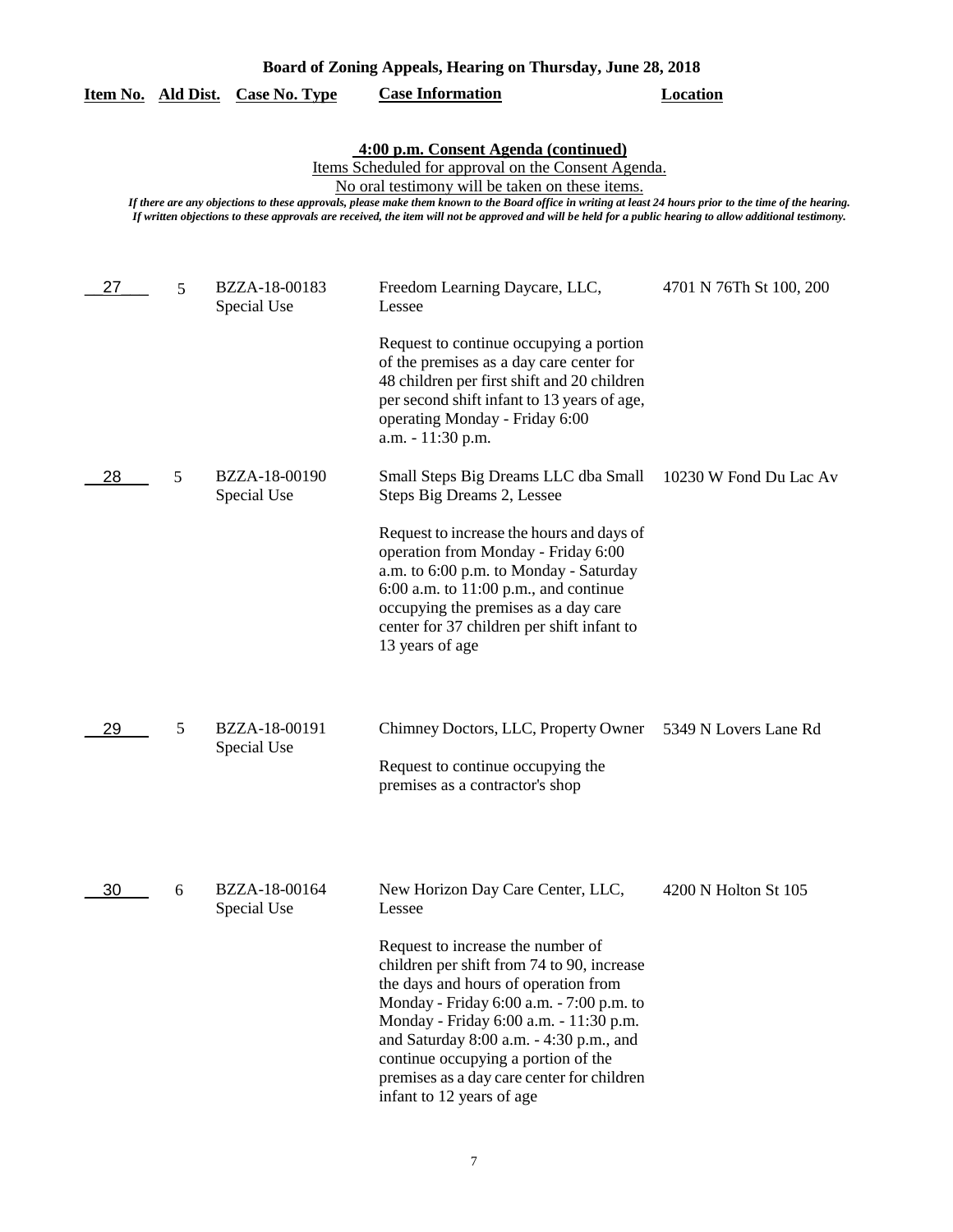|           |   | <u>Item No. Ald Dist. Case No. Type</u> | <b>Case Information</b>                                                                                                                                                                                                                                                                                                                                                                                                                                                  | <b>Location</b>            |
|-----------|---|-----------------------------------------|--------------------------------------------------------------------------------------------------------------------------------------------------------------------------------------------------------------------------------------------------------------------------------------------------------------------------------------------------------------------------------------------------------------------------------------------------------------------------|----------------------------|
|           |   |                                         | 4:00 p.m. Consent Agenda (continued)<br>Items Scheduled for approval on the Consent Agenda.<br>No oral testimony will be taken on these items.<br>If there are any objections to these approvals, please make them known to the Board office in writing at least 24 hours prior to the time of the hearing.<br>If written objections to these approvals are received, the item will not be approved and will be held for a public hearing to allow additional testimony. |                            |
| 31        | 6 | BZZA-18-00168<br>Special Use            | Heavenly Place Car Wash & Tire<br>Center, Lessee<br>Request to continue occupying the<br>premises as a motor vehicle repair<br>facility and hand car wash                                                                                                                                                                                                                                                                                                                | 3210 N Martin L King Jr Dr |
| 32        | 7 | BZZA-18-00158<br>Special Use            | Best Hand Car Wash, LLC, Lessee<br>Request to continue occupying the<br>premises as a hand car wash                                                                                                                                                                                                                                                                                                                                                                      | 2053 W Hopkins St          |
| 33        | 8 | BZZA-18-00175<br>Use Variance           | The Academik Child Care Center, LLC,<br><b>Property Owner</b><br>Request to occupy a portion of the<br>premises as a day care center for 38<br>children per shift infant to 5 years of age,<br>operating Monday - Friday 6:00 a.m. to                                                                                                                                                                                                                                    | 2105 W Mitchell St         |
| <u>34</u> | 8 | BZZA-18-00090<br>Special Use            | $6:00$ p.m.<br>Enid Garcia, Lessee<br>Request to occupy a portion of the<br>premises as a day care center for 60<br>children per shift 3 to 5 years of age,<br>operating Monday - Friday 8:00 a.m. to<br>4:30 p.m.                                                                                                                                                                                                                                                       | 3027 W Greenfield Av       |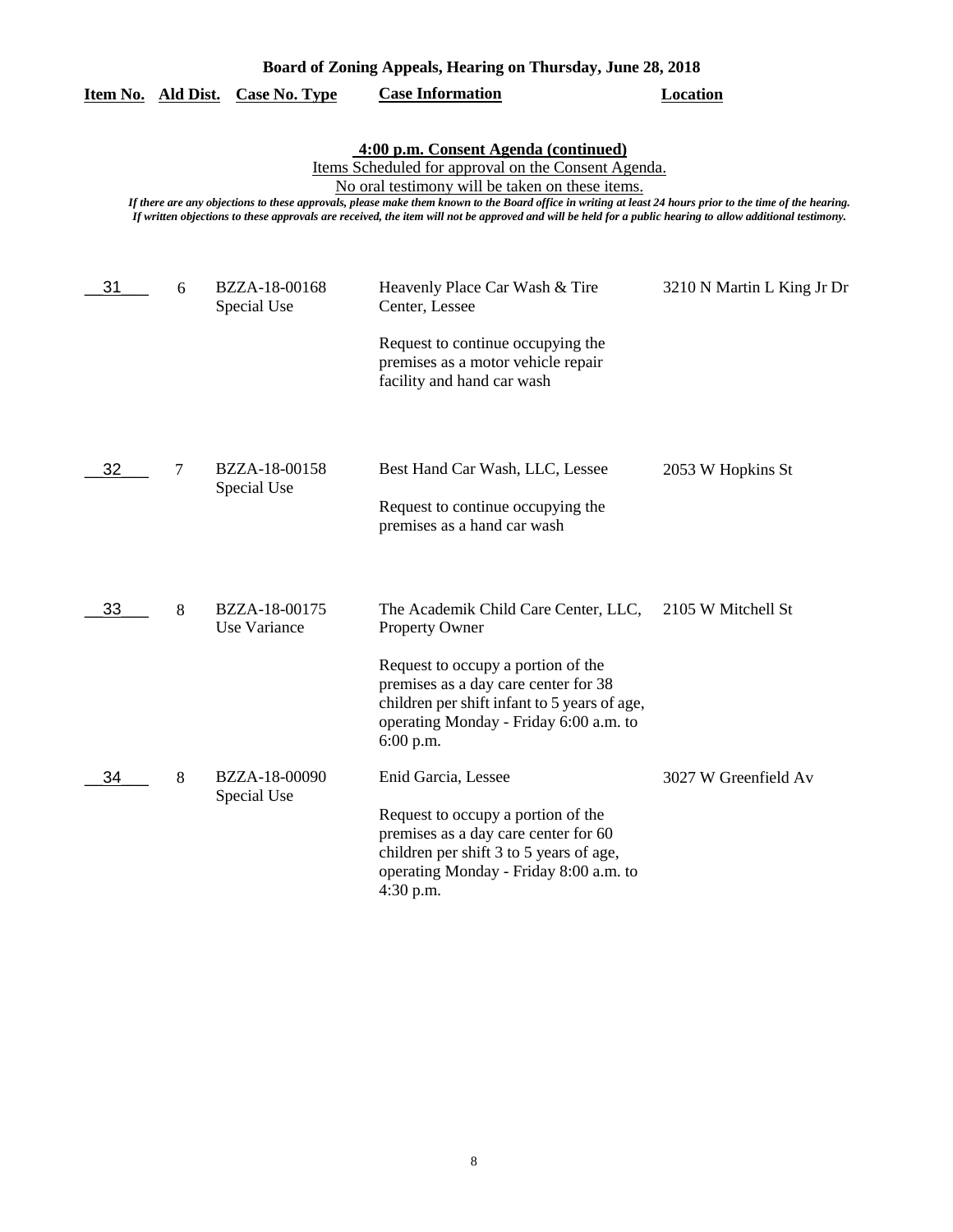| Board of Zoning Appeals, Hearing on Thursday, June 28, 2018 |    |                                                              |                                                                                                                                                                                                                                                                                                                |                      |  |  |
|-------------------------------------------------------------|----|--------------------------------------------------------------|----------------------------------------------------------------------------------------------------------------------------------------------------------------------------------------------------------------------------------------------------------------------------------------------------------------|----------------------|--|--|
| Item No. Ald Dist.                                          |    | <b>Case No. Type</b>                                         | <b>Case Information</b>                                                                                                                                                                                                                                                                                        | <b>Location</b>      |  |  |
|                                                             |    |                                                              | 4:15 p.m. Public Hearings.<br>Please note that each item scheduled for a public hearing has been scheduled for approximately five to ten minutes.<br>If an item takes longer than its allotted time, the item may be adjourned to the next available hearing date.                                             |                      |  |  |
| 35                                                          | 10 | BZZA-18-00162<br><b>Dimensional Variance</b>                 | Zarate #3, LLC, Property Owner<br>Request to construct a patio and occupy<br>the premises as a sit-down restaurant<br>(permitted) that exceeds the maximum<br>side street setback, and does not meet the<br>minimum required glazing for the<br>secondary street frontage                                      | 9155 W Blue Mound Rd |  |  |
| 36                                                          | 10 | BZZA-18-00226<br>Special Use                                 | Advance Motor Sales, Lessee<br>Request to continue occupying the<br>premises as a light motor vehicle sales<br>facility (this is a new operator)                                                                                                                                                               | 5616 W Lisbon Av     |  |  |
| 37                                                          | 10 | BZZA-18-00219<br>Special Use,<br><b>Dimensional Variance</b> | Fore Developers, LLC,<br>Prospective Buyer<br>Request to construct a<br>fast-food/carry-out restaurant that does<br>not meet the front entrance orientation<br>requirement, a drive-through facility that<br>does not have a queue lane of 200 feet,<br>and is located within 150 feet of a<br>residential use | 8235 W Blue Mound Rd |  |  |
| 38                                                          | 10 | BZZA-18-00170<br>Special Use,<br><b>Dimensional Variance</b> | Steven Salaja, Property Owner<br>Request to construct a principal use<br>parking lot that does not meet the<br>minimum required landscaping                                                                                                                                                                    | 5826 W St Paul Av    |  |  |
| 39                                                          | 11 | BZZA-18-00210<br><b>Dimensional Variance</b>                 | John Carpenter, Property Owner<br>Request to construct a side yard fence<br>that exceeds the maximum allowed<br>height                                                                                                                                                                                         | 3825 S 84Th St       |  |  |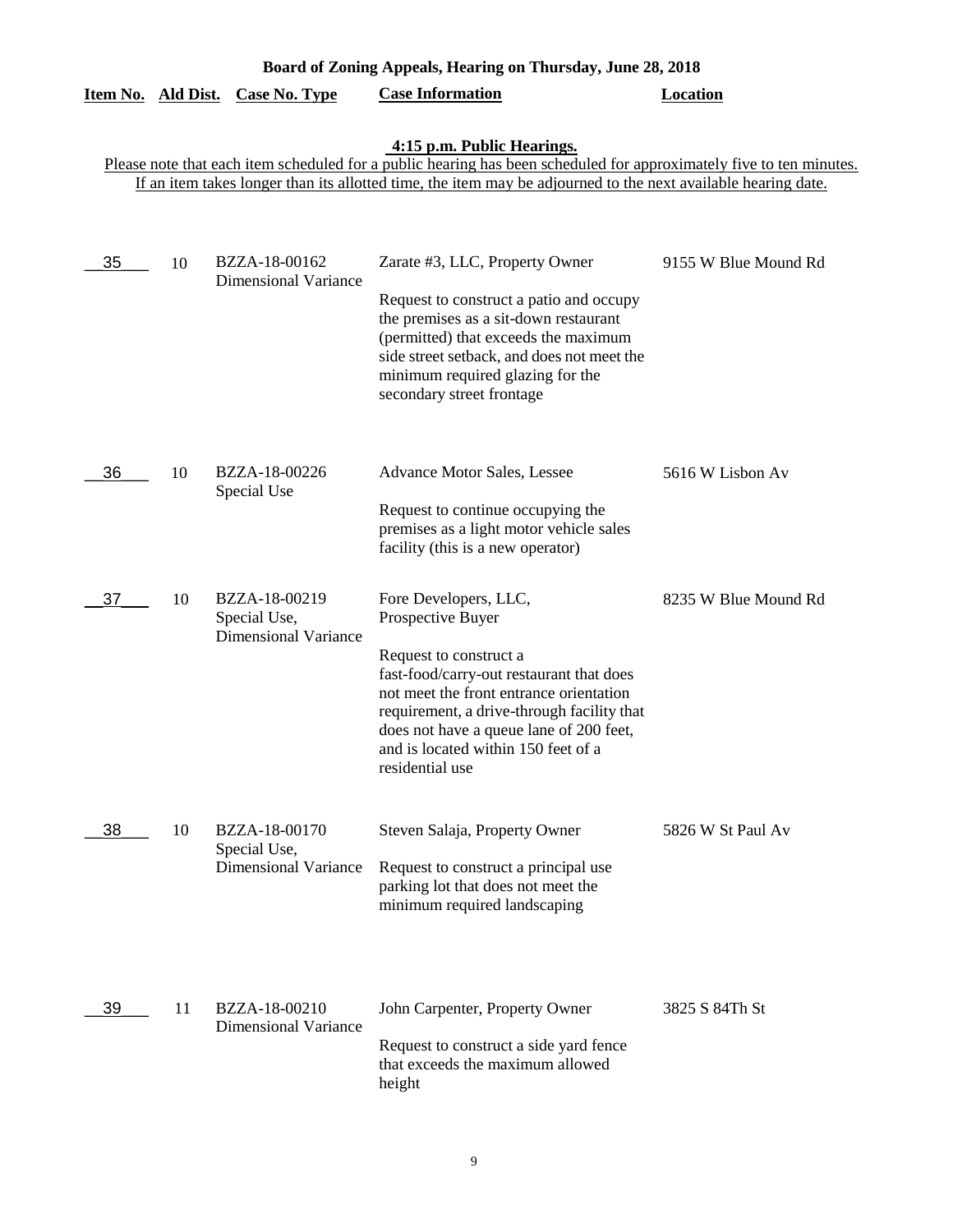| Item No. | Ald Dist. | Case No. Type                                | <b>Case Information</b>                                                                                                                                                                                                                                                                | Location           |
|----------|-----------|----------------------------------------------|----------------------------------------------------------------------------------------------------------------------------------------------------------------------------------------------------------------------------------------------------------------------------------------|--------------------|
|          |           |                                              | 4:15 p.m. Public Hearings (continued)<br>Please note that each item scheduled for a public hearing has been scheduled for approximately five to ten minutes.<br>If an item takes longer than its allotted time, the item may be adjourned to the next available hearing date.          |                    |
| 40       | 12        | BZZA-18-00146<br>Special Use                 | Foot Bowl, LLC, Lessee<br>Request to occupy the premises as an<br>indoor recreation facility                                                                                                                                                                                           | 1132 S Barclay St  |
| 41       | 13        | BZZA-18-00119<br><b>Dimensional Variance</b> | NextHome My Way, Lessee<br>Request to allow an<br>addition/modification to the existing<br>freestanding signage                                                                                                                                                                        | 5151 S Howell Av   |
| 42       | 13        | BZZA-18-00206<br>Special Use                 | CarFix Automotive, LLC, Lessee<br>Request to occupy a portion of the<br>premises as a light motor vehicle repair<br>facility                                                                                                                                                           | 4350 S 13Th St     |
| 43       | 13        | BZZA-18-00185<br><b>Dimensional Variance</b> | Ascention Health, Property Owner<br>Request to construct a freestanding sign<br>that exceeds the maximum allowed<br>height and display area, a freestanding<br>sign that exceeds the maximum allowed<br>display area, and a wall sign that exceeds<br>the maximum allowed display area | 2025 W Oklahoma Av |

#### **5:15 p.m. Public Hearings.**

Please note that each item scheduled for a public hearing has been scheduled for approximately five to ten minutes. If an item takes longer than its allotted time, the item may be adjourned to the next available hearing date.

| 44 | 14 | BZZA-18-00207<br>Special Use | Burnhearts, LLC, Property Owner                                                                        | 2599 S Logan Av |
|----|----|------------------------------|--------------------------------------------------------------------------------------------------------|-----------------|
|    |    |                              | Request to expand the existing tavern<br>(permitted) to include an outdoor patio<br>area (beer garden) |                 |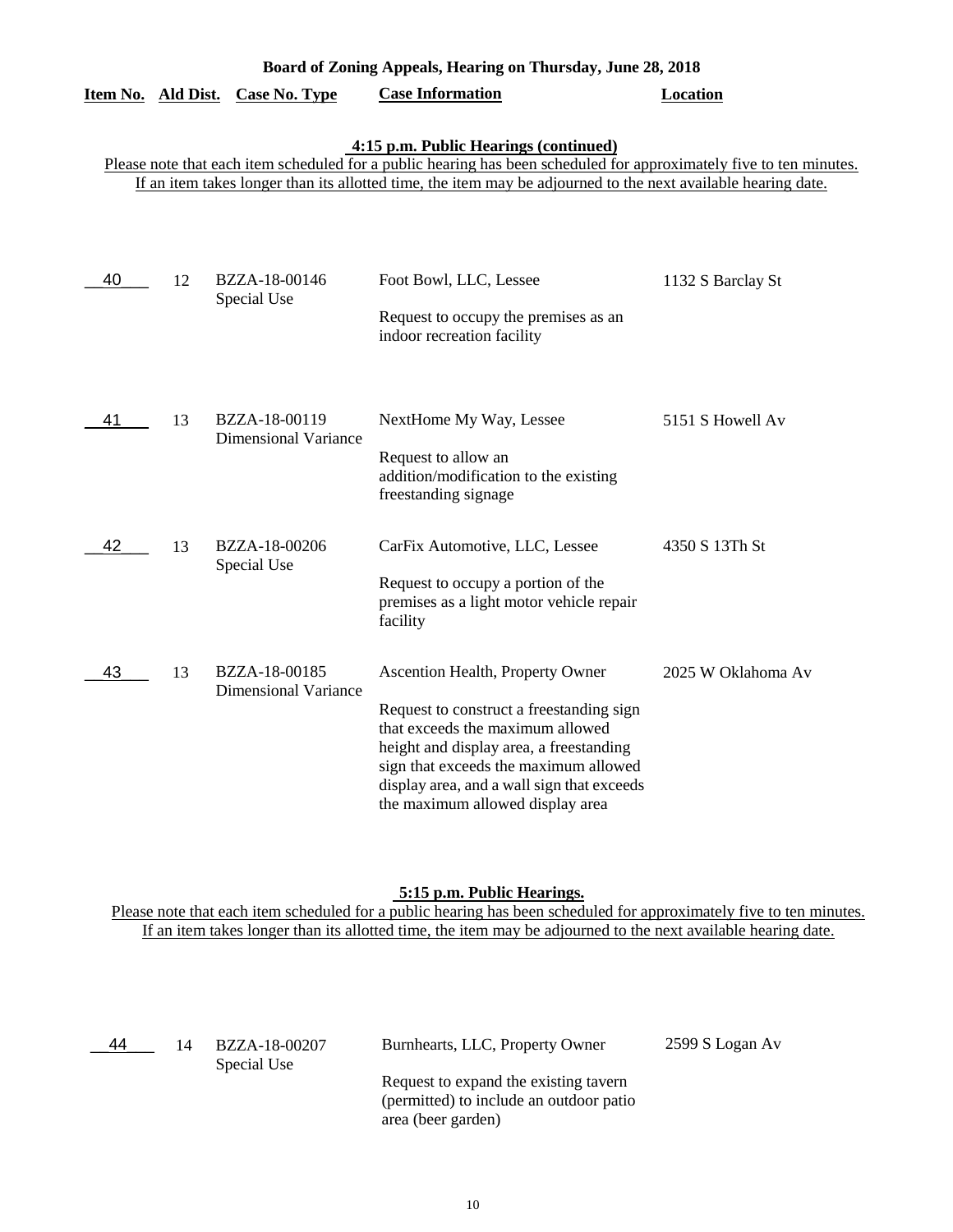| Board of Zoning Appeals, Hearing on Thursday, June 28, 2018 |    |                                                              |                                                                                                                                                                                                                                                                               |                   |  |
|-------------------------------------------------------------|----|--------------------------------------------------------------|-------------------------------------------------------------------------------------------------------------------------------------------------------------------------------------------------------------------------------------------------------------------------------|-------------------|--|
| Item No. Ald Dist.                                          |    | <b>Case No. Type</b>                                         | <b>Case Information</b>                                                                                                                                                                                                                                                       | <b>Location</b>   |  |
|                                                             |    |                                                              | 5:15 p.m. Public Hearings (continued)<br>Please note that each item scheduled for a public hearing has been scheduled for approximately five to ten minutes.<br>If an item takes longer than its allotted time, the item may be adjourned to the next available hearing date. |                   |  |
| 45                                                          | 14 | BZZA-18-00200<br>Special Use                                 | MCEC Development, LLC, Other<br>Request to occupy the premises as a<br>facility for raising livestock (horses for<br>the Milwaukee Police Department<br>Mounted Patrol Unit)                                                                                                  | 143 E Lincoln Av  |  |
| 46                                                          | 1  | BZZA-18-00218<br>Dimensional Variance,<br>Special Use        | V & J Foods, Inc., Prospective Buyer<br>Request to construct a sit-down<br>restaurant (permitted) that does not meet<br>the minimum required primary street<br>frontage with a drive-through facility                                                                         | 3326 W Capitol Dr |  |
| 47                                                          | 1  | BZZA-18-00095<br>Special Use                                 | Devoted Hearts, LLC, Property Owner<br>Request to occupy the premises as a<br>small group shelter care facility for 6<br>occupants                                                                                                                                            | 4238 N 19Th Pl    |  |
| 48                                                          | 1  | BZZA-18-00115<br>Special Use                                 | 1-9 Youth & Family Services,<br>Property Owner<br>Request to occupy the premises as a<br>small group shelter care facility for 8<br>occupants                                                                                                                                 | 4039 N 19Th Pl    |  |
| 49                                                          | 1  | BZZA-18-00108<br>Special Use,<br><b>Dimensional Variance</b> | House of Carz, LLC, Property Owner<br>Request to occupy the premises as a light<br>motor vehicle sales and repair facility<br>that does not meet the minimum required<br>landscaping                                                                                          | 4417 N 27Th St    |  |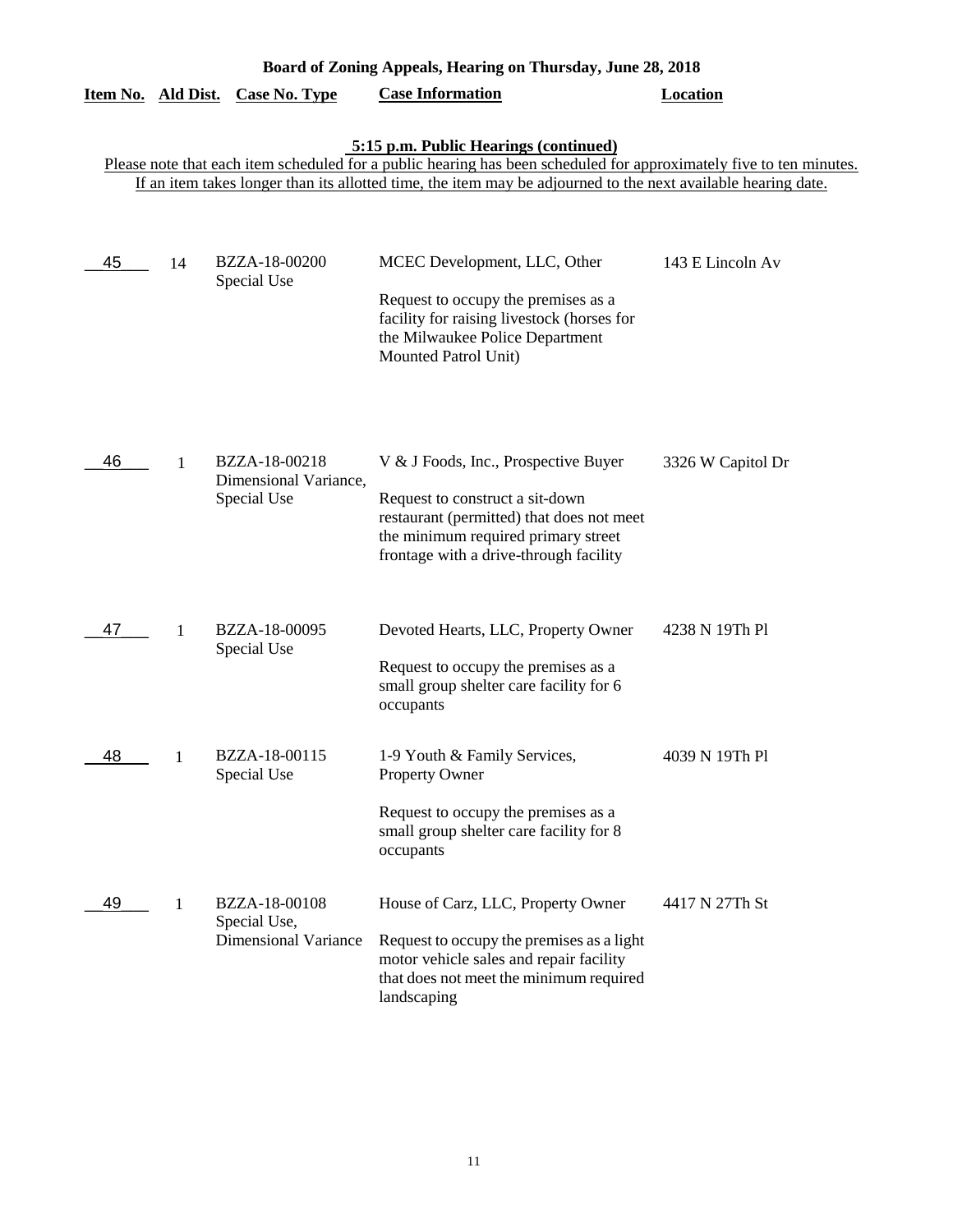# **Ald Dist. Case No. Type Case Information Location**

# **5:15 p.m. Public Hearings (continued)**

Please note that each item scheduled for a public hearing has been scheduled for approximately five to ten minutes. If an item takes longer than its allotted time, the item may be adjourned to the next available hearing date.

| 50 |                             | BZZA-18-00134<br>Special Use          | Pamela Neal, Lessee                                                                                                                                    | 4273 N Teutonia Av |
|----|-----------------------------|---------------------------------------|--------------------------------------------------------------------------------------------------------------------------------------------------------|--------------------|
|    |                             |                                       | Request to occupy the premises as a 24<br>hrs. day care center for 25 children per<br>shift 4 weeks to 13 years of age,<br>operating Sunday - Saturday |                    |
| 51 | $\mathcal{D}_{\mathcal{L}}$ | BZZA-18-00129<br>Dimensional Variance | Monjahs, LLC dba Hayat Pharmacy #4,<br>Lessee                                                                                                          | 5434 W Capitol Dr  |
|    |                             |                                       | Request to add an addition to an existing<br>freestanding sign that exceeds the<br>maximum allowed display area                                        |                    |

# **6:15 p.m. Public Hearings.**

Please note that each item scheduled for a public hearing has been scheduled for approximately five to ten minutes. If an item takes longer than its allotted time, the item may be adjourned to the next available hearing date.

| 52 | 4 | BZZA-18-00123<br>Special Use | LADYINC University, LLC,<br><b>Property Owner</b>                                                                                                                     | 3435 W Clybourn St |
|----|---|------------------------------|-----------------------------------------------------------------------------------------------------------------------------------------------------------------------|--------------------|
|    |   |                              | Request to occupy the premises as a day<br>care center for 79 children per shift<br>infant - 12 years of age, operating<br>Monday - Saturday 6:00 a.m. to<br>midnight |                    |
| 53 | 4 | BZZA-18-00163<br>Special Use | We Energies, Prospective Buyer                                                                                                                                        | 323 N Jefferson St |
|    |   |                              | Request to occupy the premises as an<br>indoor substation/distribution equipment<br>facility                                                                          |                    |
| 54 | 4 | BZZA-18-00240<br>Special Use | We Energies, Prospective Buyer                                                                                                                                        | 431 E St Paul Av   |
|    |   |                              | Request to occupy the premises as an<br>indoor substation/distribution equipment<br>facility                                                                          |                    |
| 55 | 4 | BZZA-18-00186<br>Special Use | 4 <sup>th</sup> Dimension Recovery Center, LLC,<br>Lessee                                                                                                             | 1216 N Prospect Av |
|    |   |                              | Request to occupy the premises as a<br>social service facility                                                                                                        |                    |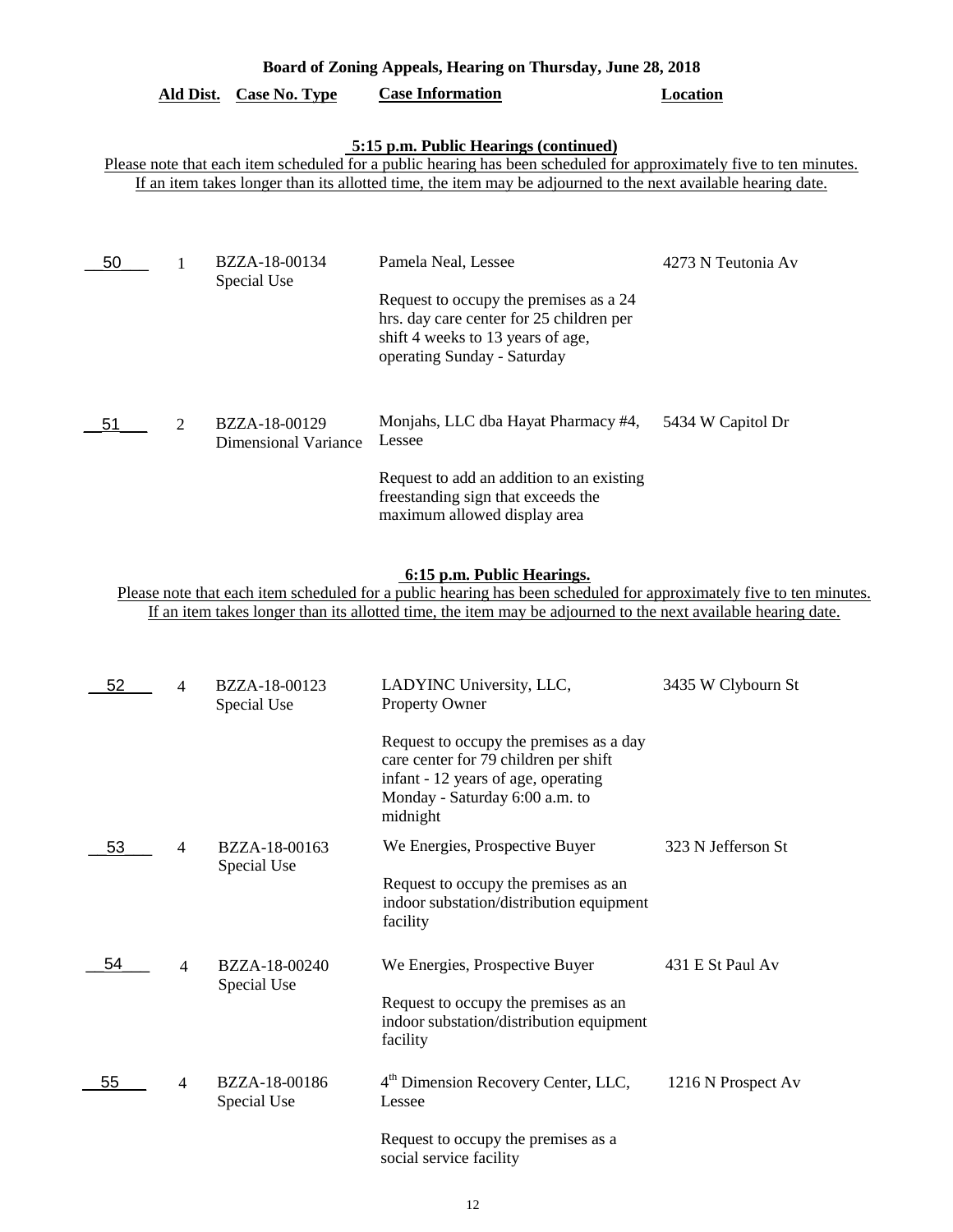|    |   | Item No. Ald Dist. Case No. Type                      | <b>Case Information</b>                                                                                                                                                                                                                                                               | <b>Location</b>             |
|----|---|-------------------------------------------------------|---------------------------------------------------------------------------------------------------------------------------------------------------------------------------------------------------------------------------------------------------------------------------------------|-----------------------------|
|    |   |                                                       | 6:15 p.m. Public Hearings (continued)<br>Please note that each item scheduled for a public hearing has been scheduled for approximately five to ten minutes.<br>If an item takes longer than its allotted time, the item may be adjourned to the next available hearing date.         |                             |
| 56 | 5 | BZZA-18-00139<br><b>Dimensional Variance</b>          | Eh Naw Soe, Property Owner<br>Request to allow a fence that exceeds the<br>maximum allowed height along the side<br>street                                                                                                                                                            | 3366 N 77Th St              |
| 57 | 5 | BZZA-18-00224<br>Dimensional Variance,<br>Special Use | Brodersen Acquisitions, LLC,<br>Prospective Buyer<br>Request to allow a freestanding pylon<br>sign that exceeds the maximum allowed<br>height and continue occupying the<br>premises as a fast-food/carry-out<br>restaurant with a drive-through facility<br>(this is a new operator) | 11231 W Silver Spring Dr    |
| 58 | 6 | BZZA-18-00166<br>Special Use                          | Kidz Konnection Learning &<br>Development Center, LLC, Lessee<br>Request to occupy the premises as a 24<br>hrs. family day care home for 8 children<br>per shift infant to 12 years of age,<br>operating Sunday - Saturday                                                            | 2126 W Keefe Av             |
| 59 | 6 | BZZA-18-00172<br>Special Use                          | Ansa Treatment Center Inc., Lessee<br>Request to occupy the premises as a<br>medical service facility                                                                                                                                                                                 | 4111 N Port Washington Av A |
| 60 | 7 | BZZA-18-00169<br>Special Use                          | Hope Conventional Center, Lessee<br>Request to occupy the premises as an<br>assembly hall                                                                                                                                                                                             | 5444 W Fond Du Lac Av       |